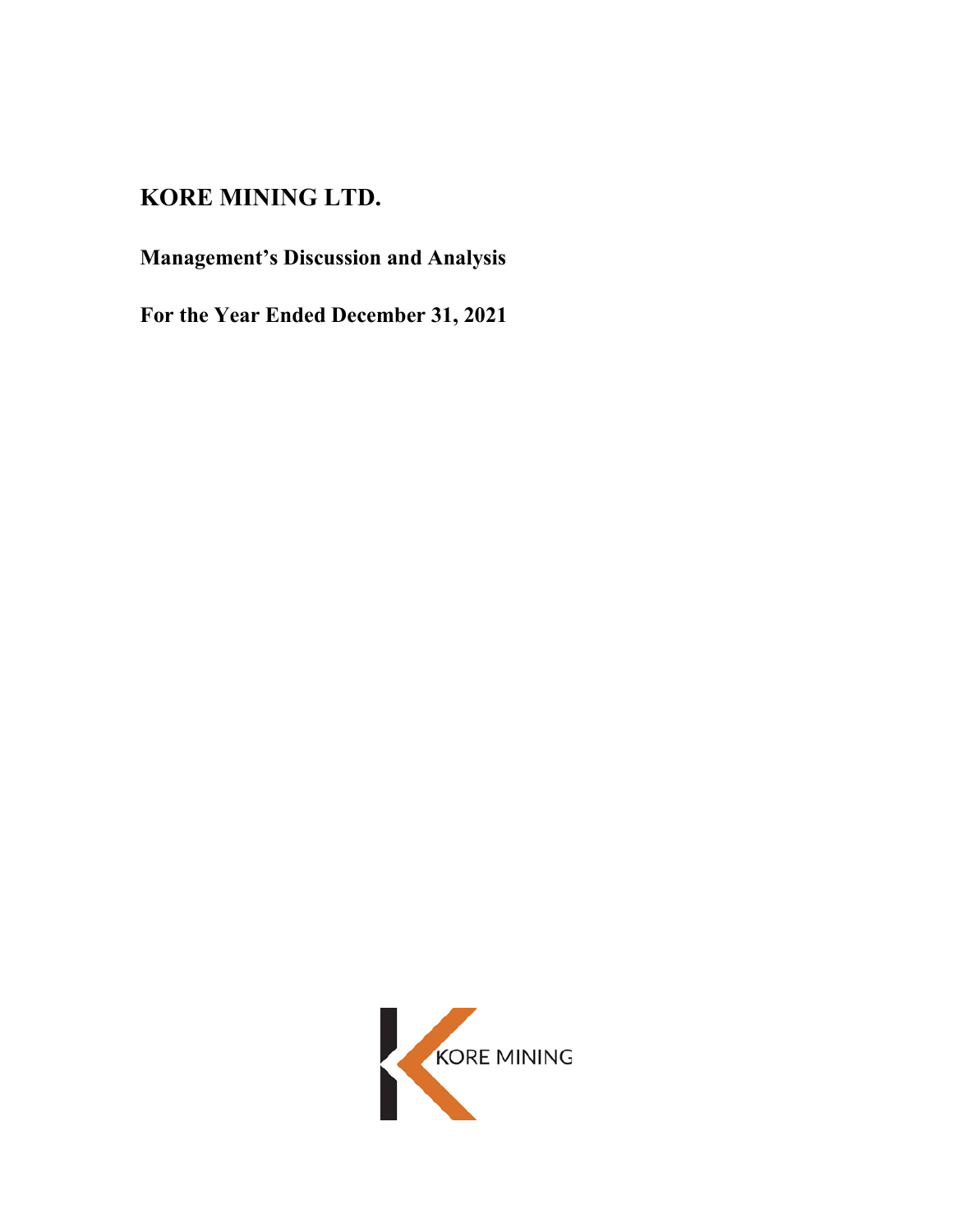*The following Management's Discussion and Analysis ("MD&A"), prepared as of April 27, 2022, should be read together with the consolidated financial statements of KORE Mining Ltd. ("KORE Mining" or the "Company") for the years ended December 31, 2021 and 2020 which are prepared in accordance with International Financial Reporting Standards ("IFRS"). All amounts are stated in Canadian dollars unless otherwise indicated. The reader should be aware that historical results are not necessarily indicative of future performance.*

*This MD&A contains "forward-looking statements" and "forward-looking information" within the meaning of applicable Canadian securities laws. See the section in this MD&A titled "Cautionary Language regarding Forward-Looking Information" for further details. In addition, this MD&A has been prepared in accordance with the requirements of Canadian securities laws, which differ in certain material respects from the disclosure requirements of United States securities laws, particularly with respect to the disclosure of mineral reserves and mineral resources. See the section of this MD&A titled "Cautionary Note to U.S. Investors Regarding Mineral Resource Estimates" for further details.*

## **2021 Q4 Highlights**

During the three months ended December 31, 2021, and to the date of this MD&A, the Company accomplished the following:

- Received approval of the Long Valley drill program from the United States Forest Service ("USFS") to drill up to 12,000 meters to test highest priority expansion targets at the Company's Long Valley Gold Project.
- Completed Imperial Gold Project milestone fulfilling the requirement to spend US\$5 million on the Imperial project pursuant to the purchase agreement with Goldcorp USA Inc, a wholly owned subsidiary of Newmont Corporation.
- Launched Project ACES ("A Clean Environment for the Salton Sea") whereby the Imperial Project would supply materials to remediate the air pollution problem caused by the ongoing evaporation of the Salton Sea. This would bring a significant positive impact to the community and stakeholders.
- At December 31, 2021 the Company had working capital of \$2.9 million (2020 \$3.8 million) and cash and cash equivalents of \$3.6 million (2020 - \$4.9 million)
- Subsequent to December 31, 2021 the Company:
	- o Announced 2022 plans and objectives:
		- Complete 12,000 meters of permitted exploration drilling at Long Valley
		- Complete permitting for Mesquite East and Ogilby drilling at Imperial
		- Complete target definition on additional high priority areas in the Mesquite-Imperial-Picacho District
		- Submit drill permit application and complete environmental assessment for additional exploration targets areas at the Mesquite-Imperial-Picacho district
		- Continue to build local support through ACES which sets a "net zero" impact target for the Imperial project
		- o Announced step change in geologic understanding resulting from 2021 Mesquite-Imperial-Picacho District exploration work
		- o Discovered three new drill targets at the Mesquite-Imperial-Picacho district: Smoketree, Ironwood and Wolverines
		- o Issued 500,000 common shares pursuant to the exercise of stock options for proceeds of \$70,000 and granted an additional 859,460 RSUs and 600,000 stock options with an exercise price of \$0.37 and a five year term.

## **Corporate Summary - Nature of Operations**

The Company's business is the acquisition, exploration and development of North American gold projects. The Company's primary focus is its two 100% owned gold projects in California. Both gold projects have completed positive, high return on capital, preliminary economic assessments (See "*Project Summaries"* for more information). KORE is investing in both exploration and development activities to unlock value for shareholders. KORE is supported by strategic investor Eric Sprott, who owns 26% of the basic shares outstanding. Management and the Board are aligned with shareholders owning a further 27%.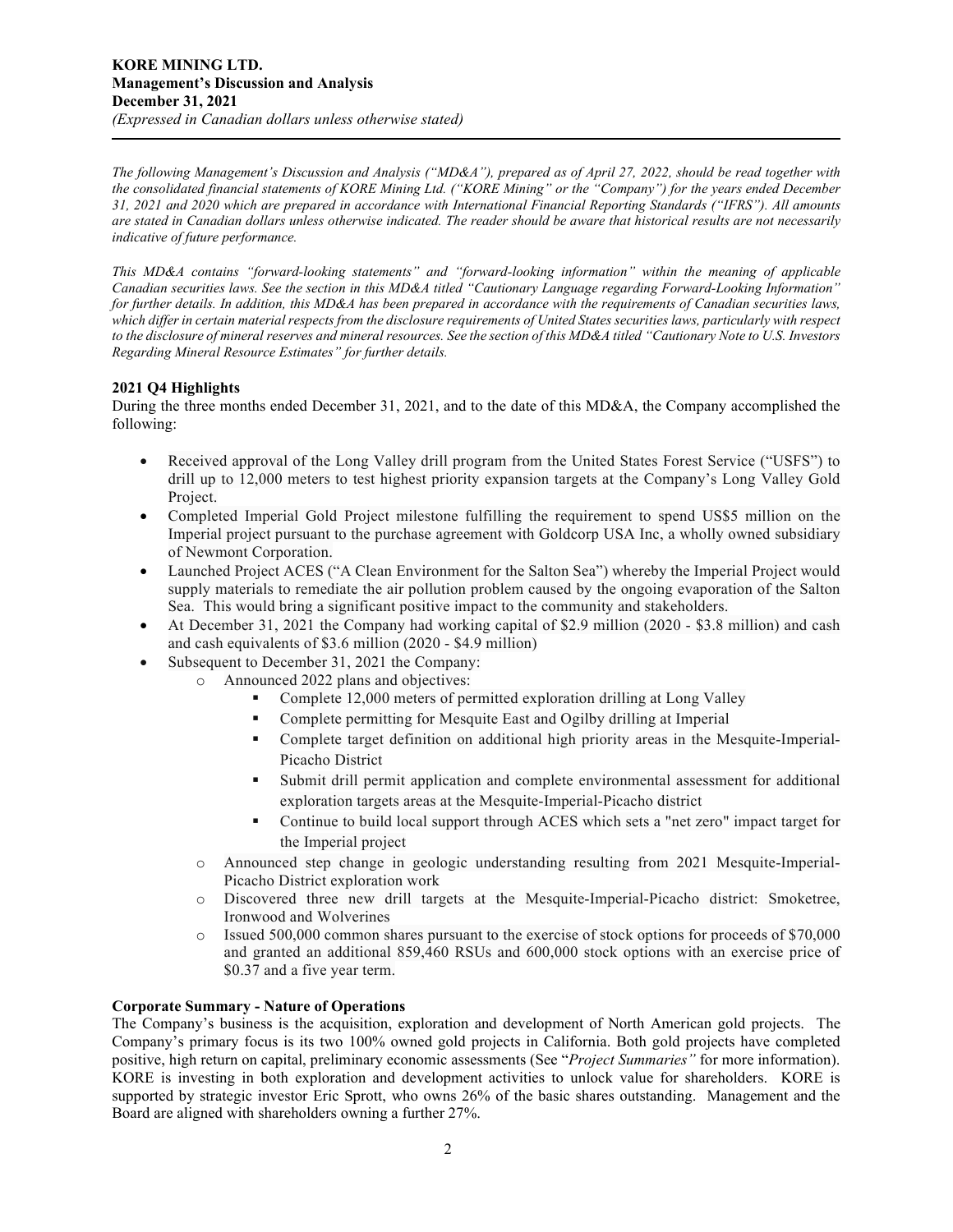The Company's most advanced gold project, the Imperial project in Imperial County California ("Imperial" or "Imperial Project"), hosts a large oxide gold resource that is being prepared for mine development permitting and the surrounding Mesquite-Picacho District claim block is being explored for new discoveries. Imperial is ideally located in Imperial County California, with access to labour and infrastructure associated with the operating Mesquite gold mine, located ten miles away. KORE delivered a positive preliminary economic assessment for a simple, open pit heap leach mine at Imperial ("Imperial PEA") published in May 2020 with a net present value ("NPV") at 5% of US\$343 million and internal rate of return ("IRR") of 44% at US\$1,450 per ounce gold (see "*Imperial PEA Summary*" for further details).

KORE also owns the Long Valley project located in Mono County, California, which is a shallow oxide gold resource open for expansion at surface in oxides and at depth in sulphides. KORE is using geophysics and other modern exploration techniques to target drilling to expand the deposit on-strike and at depth. KORE received a permit to drill the project from the U.S. Forest Service ("USFS") in October 2021. In September 2020, KORE delivered a positive preliminary economic assessment for a simple, open pit heap leach mine at Long Valley ("Long Valley PEA") that showed a net present value ("NPV") at 5% of US\$273 million and internal rate of return ("IRR") of 48% at US\$1,600 per ounce gold (see "*Long Valley PEA Summary*" for further details).

## *Karus Gold Spinout*

In January 2021, KORE executed a spinout of its BC gold assets, into Karus Gold Corp. ("Karus"), where 100% of Karus was distributed to the shareholders of KORE. The BC gold assets included:

- 1) South Cariboo Gold Project (Cariboo Region, British Columbia) KORE, through land acquisition and staking in July 2020, held 1,000 km2 of claims, making it the dominant land holder in the southern half of the Cariboo Gold District with Osisko Gold Royalties controlling the north. Within the South Cariboo Gold Project is FG Gold (see following) and Gold Creek. Gold Creek is an orogenic gold discovery near the Spanish Mountain gold project and the Mount Polley copper-gold mine.
- 2) FG Gold (Cariboo Region, British Columbia) FG Gold is the most advanced project in the South Cariboo Gold District hosting a shallow orogenic gold deposit that is open at depth and on-strike for growth. KORE completed a 5,700 metre drill program in October 2020 to upgrade the deposit through defining the structural controls of high grade mineralization and to expand known mineralization with new discoveries downdip. Karus has subsequently completed a 2021 drill program building on KORE's 2020 program.

The Company's head office is located at 960 – 1055 West Hastings Street, Vancouver, BC V6E 2E9.

The Company's common shares are listed for trading on the TSX Venture Exchange ("TSX-V") as a Tier 2 issuer under the symbol "KORE" in Canada and also trades in the United States on the OTCQX under the stock symbol "KOREF" and on the Frankfurt Stock Exchange under the symbol "EUSA".

## **Outlook**

KORE's focus in 2022 is unlocking value through district scale exploration. The Company is permitted to drill at Long Valley starting in July 2022 and is currently organizing to drill up to 12,000 meters (See *"Risk Factors")*. At Imperial, the Company continues target generation work at Imperial with additional person-portable drilling, sampling and mapping ongoing. The Company is permitting the highest priority exploration drill targets at the Mesquite-Imperial-Picacho District, while in parallel leveraging ACES to build the social license for mine permitting at the Imperial deposit. The Company continues to work with the Bureau of Land Management ("BLM") to determine the best path forward for Imperial resource zone drilling and to start mine permitting. Drilling at both projects is subject to permitting (See "*Risk Factors*").

## *Marc Leduc, P.Eng, is the Company's designated Qualified Person for this MD&A within the meaning of National Instrument 43-101 and has reviewed and approved the technical information described herein.*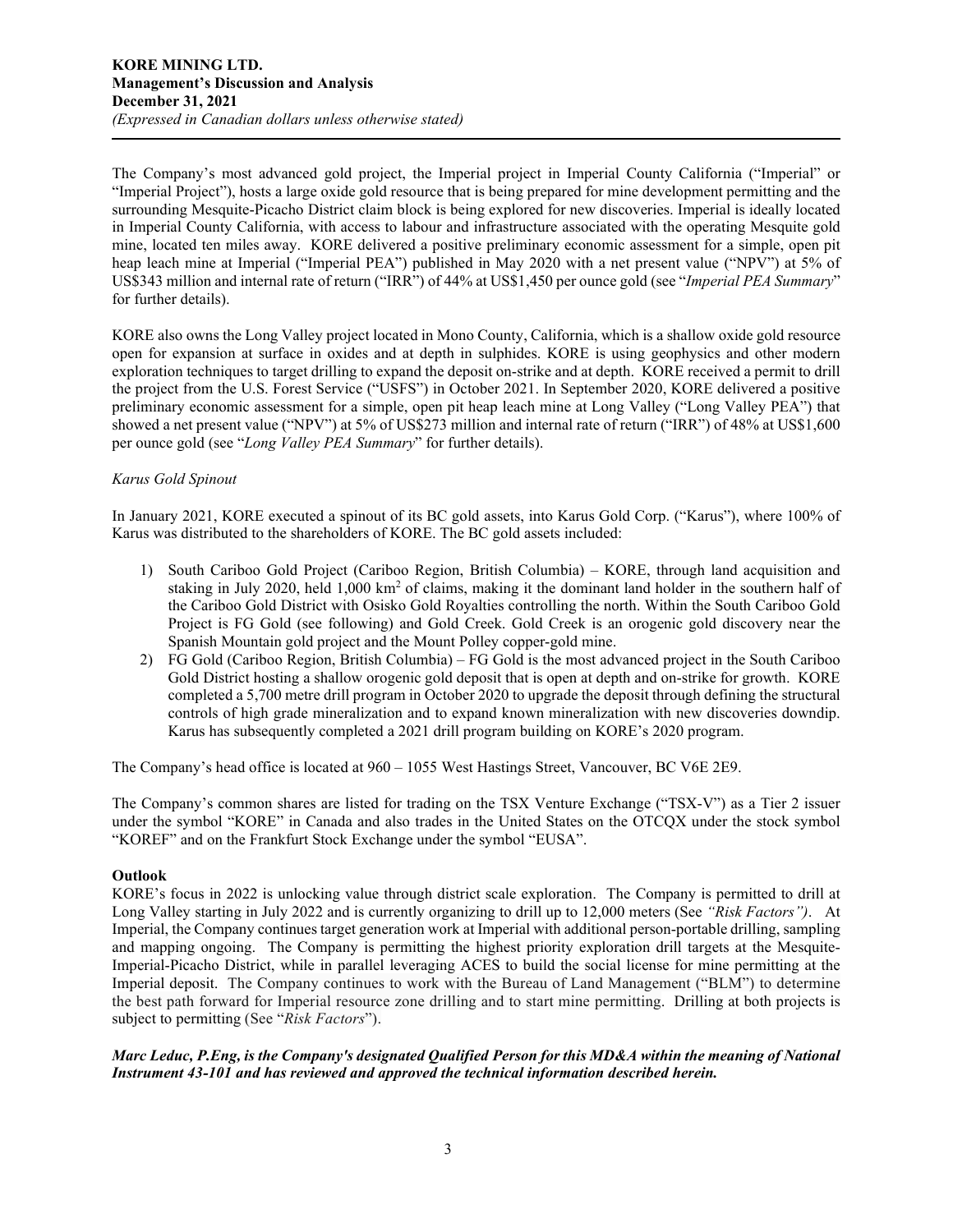#### *Imperial, California, USA*

The Company has been actively expanding its footprint in Imperial County, and added a second geologist to the local staff, which includes a Manager of Communications, a Manager of Environmental and Regulatory Affairs, a Human Resources/Administrative Manager, and a Senior Project Geologist. The staff are based in a local office and warehouse space in the city of Imperial, California.

The Company continues to explore the Mesquite-Imperial-Picacho district ("District") to discover new oxide gold deposits. Programs are ongoing to generate drill targets and complete mapping across the 28-kilometre District trend. 2020 and Q1 2021 geophysical and geochemistry work successfully proved the "fingerprinting" target strategy for making new discoveries in the District and generated multiple high priority drill targets. Work continued in Q2 and Q3 with additional mapping, sampling and field programs including a satellite alteration survey. Several new drill targets were defined with additional results pending. Work is ongoing and includes: person-portable drilling, additional hand sampling and field mapping to further define existing targets in anticipation of submitting additional drill permit applications in 2022.

The Company is engaging with the BLM to permit drilling to make new discoveries at the Mesquite-Imperial-Picacho district ("Regional Exploration Drilling") and to advance the existing Imperial gold deposit ("Imperial Zone") toward feasibility and mine permitting ("Imperial Zone Drilling").

The Company continues to work with the BLM to determine the path forward for Imperial Zone Drilling which is intended to grow the current resource, develop a geology model and deliver samples for metallurgical and geotechnical testing. KORE has separated Imperial Zone Drilling and Regional Exploration Drilling. The objective of this shift in strategy is to streamline permitting of Regional Exploration Drilling, while continuing on a separate, parallel path for permitting the Imperial Zone Drilling, which is independent from, and subject to different regulatory and technical requirements from Regional Exploration Drilling.

The current Regional Exploration Drilling permit application includes exploration targets immediately east of the Mesquite Gold Mine (owned by Equinox Gold) - Mesquite East - and targets immediately west of the Imperial Project – Ogilvy. Permitting the Regional Exploration Drilling locations will leverage the already completed biological resource assessment and other work completed to-date at Mesquite East and Ogilvy. Cultural surveys are underway to complete the studies required for the Environmental Assessment report which will be completed by independent consultants working for the BLM. The earliest a permit could be expected is late 2022 but public review of an Environmental Assessment can take up to 12 months. KORE intends to mobilize drilling to the targets as soon as a permit is received.

KORE is continuing to work closely with BLM to determine the appropriate path forward for progressing Imperial Zone Drilling permitting. (See "*Risk Factors*").

## *Long Valley, California, USA*

KORE plans to drill the highest priority oxide and sulphide targets at the Long Valley project. Oxide targets are well defined by 2019 and 2020 field mapping, sampling and geophysics programs. Oxide targets are designed as step-outs to grow the current project mineral resources. In addition, several drill pads will support deeper drill holes to test sulphide targets in the potential "boiling zone" of the deposit which could yield higher grades and open up the potential for underground mining at the project.

KORE also plans additional field mapping and sampling to identify new drill targets on the 14,000 acres of exploration claims acquired by the Company in December 2020. The new claims have the potential to host new oxide gold discoveries.

KORE received a permit to drill the project in October 2021 from the USFS and is planning a Phase 1 drill program. (See "*Risk Factors*").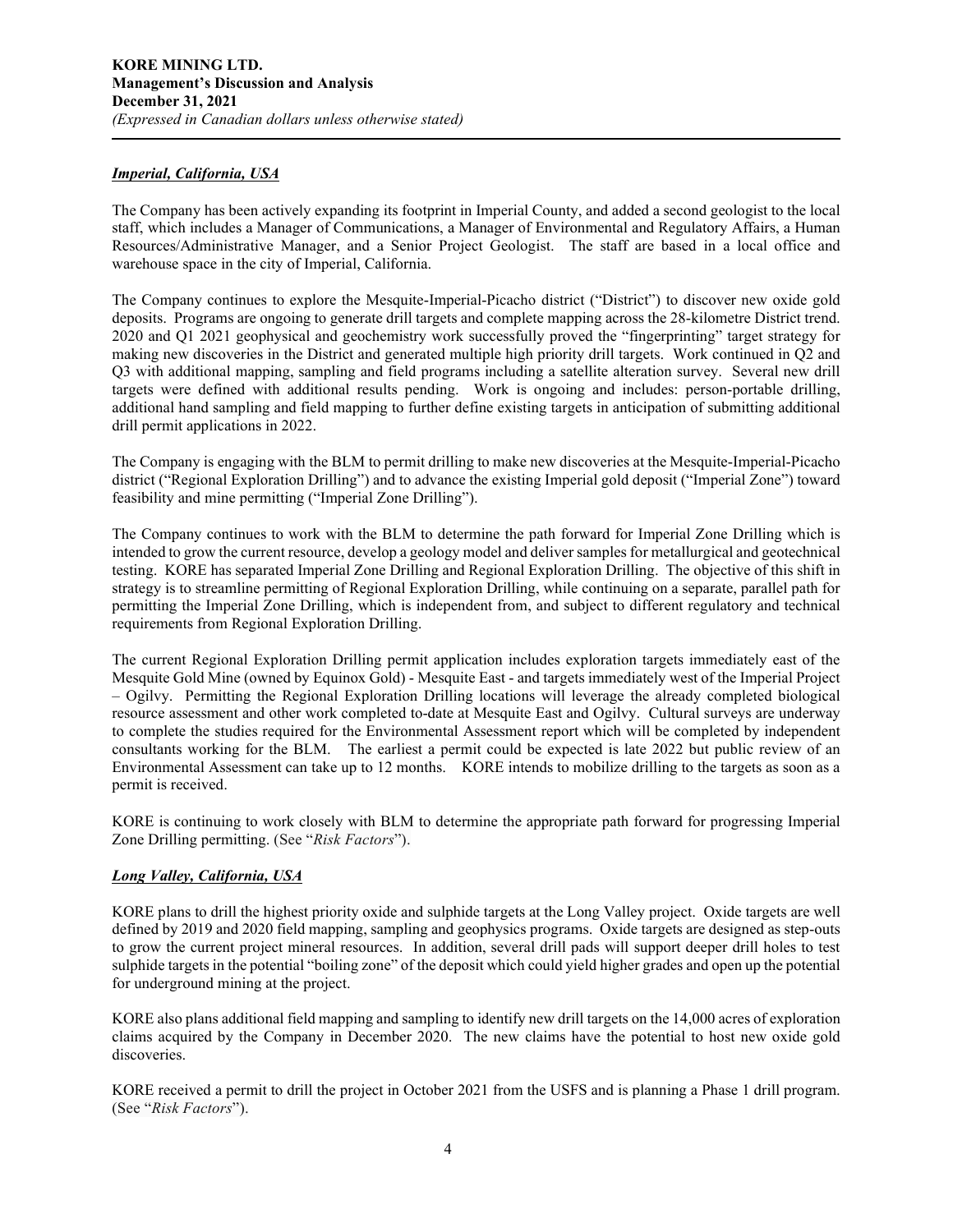#### **Managing COVID-19**

In March 2020 the World Health Organization declared coronavirus COVID-19 a global pandemic. This contagious disease outbreak, which has continued to spread, and any related adverse public health developments, has adversely affected workforces, economies, and financial markets globally.

The Company continues to operate as effectively as possible while mitigating the risk of exposure to employees, suppliers and local communities. The Company is respecting the guidelines of local, state and federal governments at each project.

All of our projects have experienced some impact from COVID-19. Imperial and Long Valley rely on service providers and government agencies, many of which have been impacted by COVID-19. The Company has seen delays in drill permit processing for both Long Valley and Imperial in 2020 and 2021, in part due to COVID-19. COVID-19 has also slowed down efforts to engage and build stakeholder relationships at our Imperial project. It is not possible for the Company to predict the duration or magnitude of the adverse results of the pandemic and its effects on the Company's business or ability to raise funds.

#### **Project Summaries**

## *Imperial Gold Project, California, USA*

Imperial is located in Imperial County, southeastern California 26 miles northwest of the city of Yuma, Arizona, and 45 miles east-northeast of El Centro, California.

Imperial consisted of 654 claims covering a total area of approximately 5,721 acres. In September 2019, the Company staked the Mesquite-Picacho District consisting of 1,005 new claims covering approximately 20,411 acres and a further 4,600 acres in 2021 bringing the Company's total in the region to approximately 31,000 acres. The claims were staked to capture the entire gold trend that connects Equinox's operating Mesquite mine to Imperial and then continuing onto the now closed Picacho mine. The trend is underexplored and has the potential to host additional gold deposits.

The claims are administered by the BLM on federally owned lands. The unpatented mining claims (new and historic) are all in good standing with all holding fees paid for the current year. The claims must also be maintained by ensuring that the claim posts and location notices are properly upright and visible. In August 2021, the BLM changed its view on the validity of KORE's mill site claims hosting the Imperial PEA infrastructure and lode claims with the Indian Pass Mineral Withdrawal are subject of a Mineral Validity Examination (See "*Risk Factors*").

#### *Imperial PEA Summary*

In April 2020, the Company announced the results of its Imperial PEA on the Imperial project – see the April 6, 2020 news release; and published the full technical report in May 2020 and amended June 10, 2021 – see the Company's website for full information and disclaimers. The Imperial PEA, with an effective date of April 6, 2020 and amended report filed on June 10, 2021, was prepared in accordance with National Instrument 43-101 ("**NI 43-101**") by Global Resource Engineering (Denver) ("GRE") - Terre Lane, RMSME MMSAQP, Todd Harvey, PhD, RMSME and Glen Cole, P.Geo of SRK with support of Geo-Logic Associates - Monte Christie, GE PE. The team was led by Marc Leduc, P.Eng. the COO of KORE Mining.

The Imperial PEA scopes an open pit mine with run-of-mine heap leach processing of the 100% oxide mineralization. The Project benefits from nearby skilled labour, major highways and power infrastructure in place for the Mesquite Mine (Equinox – TSX:EQX) which is a similar scale open pit-heap leach gold mine ten miles to the east. The mine plan is sequenced in the Imperial PEA to be in full compliance with California's stringent reclamation requirements including backfilling of the open pits at closure.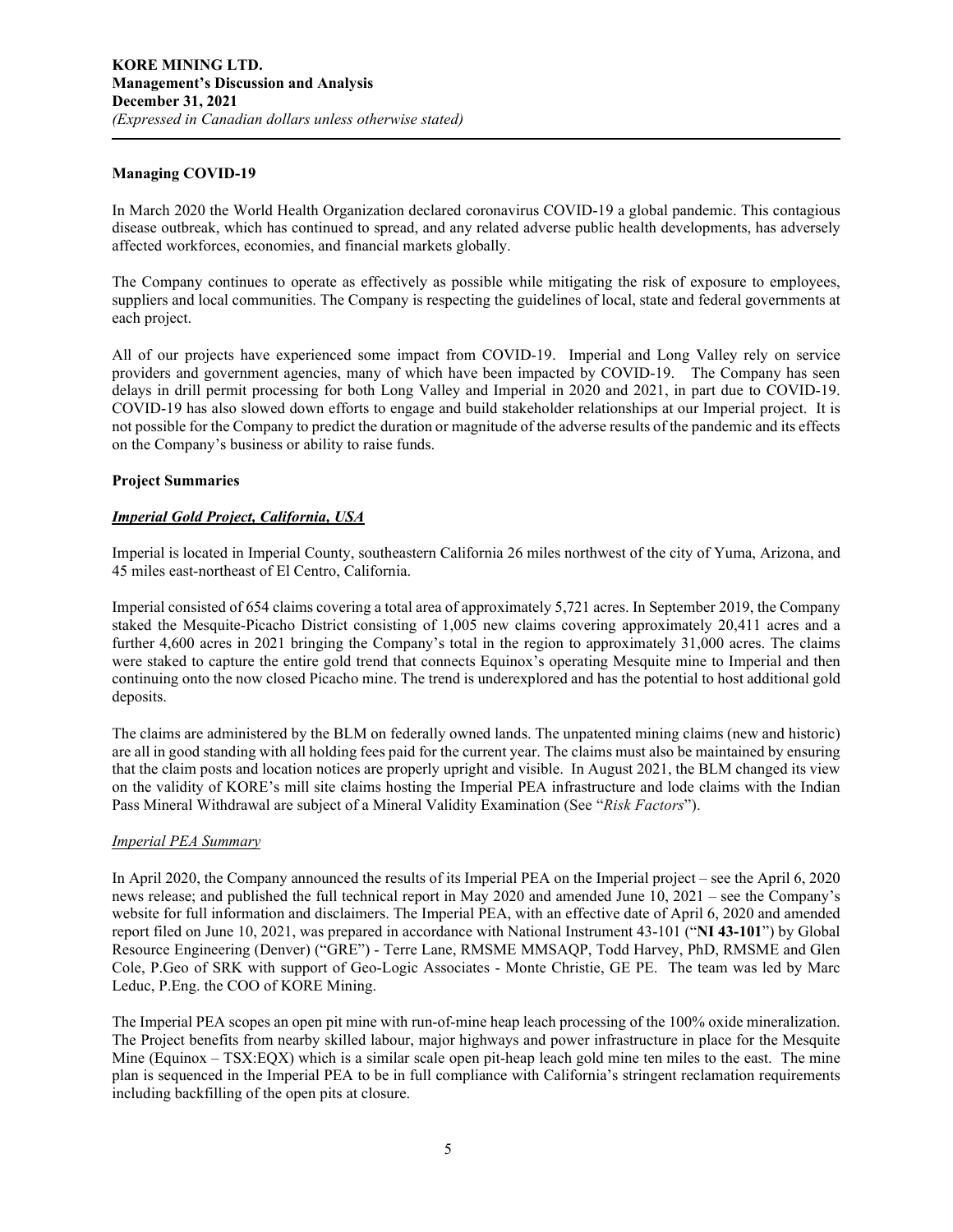Mineral resources are not mineral reserves and do not have demonstrated economic viability. There is no certainty that all or any part of the mineral resource will be converted into mineral reserve. It is reasonably expected that the majority of Inferred Mineral Resources could be upgraded to Indicated Mineral Resources with continued exploration,

Note that a PEA is preliminary in nature, includes inferred mineral resources that are considered too speculative geologically to have the economic considerations applied to them that would enable them to be categorized as mineral reserves, and there is no certainty that the Imperial PEA will be realized. Mineral resources that are not mineral reserves do not have demonstrated economic viability. This Imperial PEA is a conceptual study, and the disclosure in this MD&A contains forward-looking information about potential future results and events. Please refer to the cautionary statements in the footnotes below and the Cautionary Statements located at the end of this news release, which include associated assumptions, risks, uncertainties and other factors.

Unless otherwise stated, all masses are in short tons, which is the equivalent to 2,000 pounds or 907.2 kilograms.

| <b>Economics</b>                                  |                    | <b>Pre-Tax</b> | Post-Tax |  |
|---------------------------------------------------|--------------------|----------------|----------|--|
| Net present value (NPV $_{5\%}$ ) at 0.75C\$/US\$ | C\$ millions       | \$584          | \$458    |  |
| Net present value ( $NPV_{5\%}$ )                 | US\$ millions      | \$438          | \$343    |  |
| Internal rate of return (IRR)                     | $\%$               | 52%            | 44%      |  |
| Payback (undiscounted)                            | years              | 2.3            | 2.7      |  |
| LOM avg. annual cash flow after tax & capital     | US\$ millions      | \$105          | \$90     |  |
| LOM cumulative cash flow (undiscounted)           | US\$ millions      | \$697          | \$580    |  |
| Gold price assumption                             | US\$ per ounce     | \$1,450        |          |  |
| Mine life                                         | vears              |                | 8        |  |
| Average annual mining rate                        | million tons/yr    |                | 43.4     |  |
| Average annual gold production                    | thousand ounces/yr | 146            |          |  |
| Total LOM recovered gold                          | million ounces     | 1.17           |          |  |
| Initial capital costs                             | US\$ millions      |                | \$143.5  |  |

Life-of-mine ("LOM") calculation and "Mine Life" is defined as the duration of mining operations, 8 years. There are additional years of site work for residual leaching, washing, back-filling and reclamation modelled.

The following table demonstrates the post-tax sensitivities of NPV and IRR to gold price per ounce. The base case, highlighted in the table below, assumes US\$1,450 per ounce of gold:

| <b>Economic Sensitivities to Gold Prices (post-tax)</b> |                    |      |  |  |  |  |  |  |
|---------------------------------------------------------|--------------------|------|--|--|--|--|--|--|
| Per ounce of gold                                       | $(NPV5%)$ millions | IRR% |  |  |  |  |  |  |
| US\$1,300                                               | <b>US\$234</b>     | 34%  |  |  |  |  |  |  |
| <b>US\$1,450</b>                                        | <b>US\$343</b>     | 44%  |  |  |  |  |  |  |
| US\$1,600                                               | <b>US\$450</b>     | 52%  |  |  |  |  |  |  |
| US\$1,800                                               | <b>US\$590</b>     | 64%  |  |  |  |  |  |  |
| US\$2,000                                               | <b>US\$729</b>     | 75%  |  |  |  |  |  |  |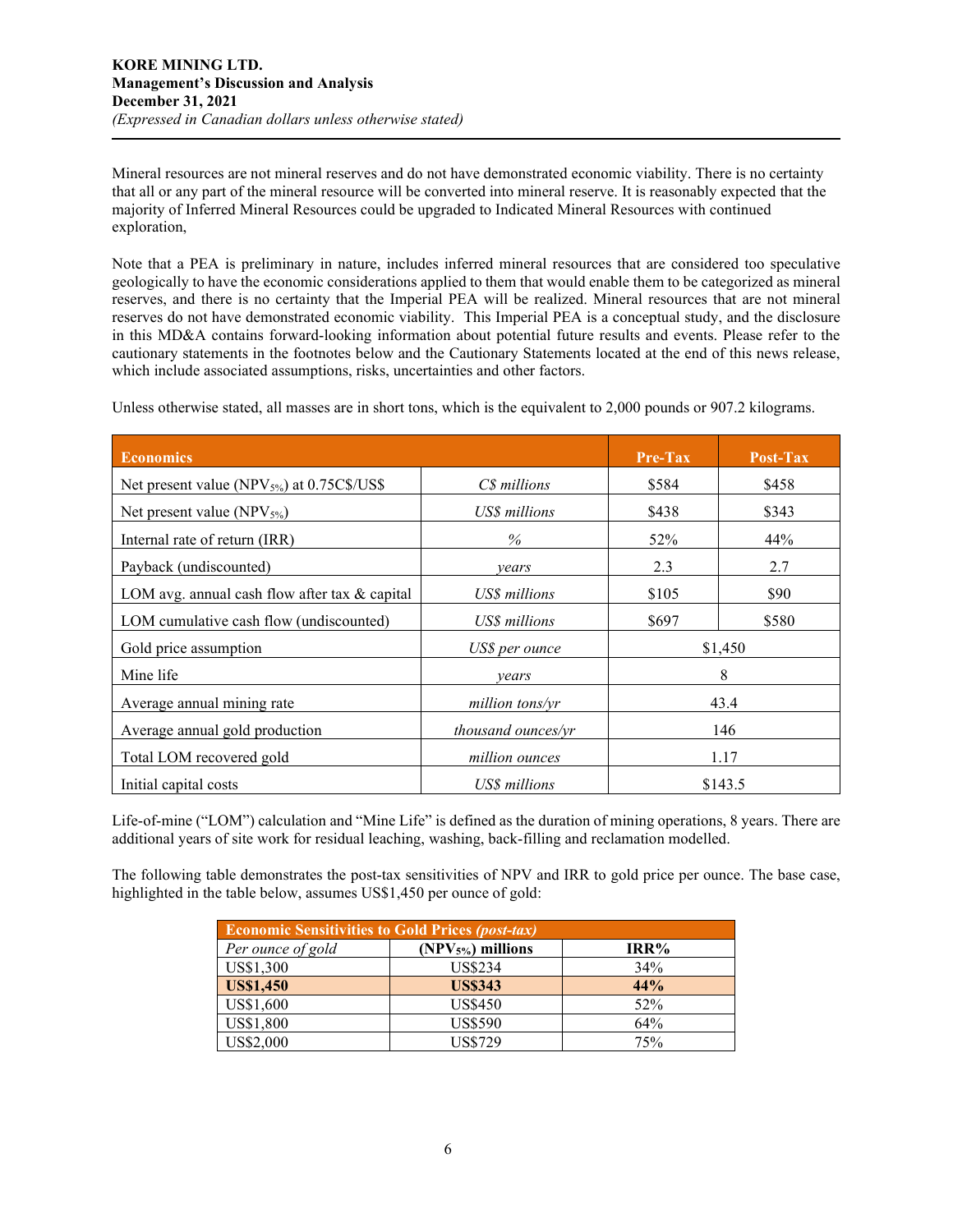#### *Long Valley, California, USA*

The Long Valley Property is located in Mono County, east-central California, approximately 57 miles to the south of the town of Bridgeport and about 45 miles north of the town of Bishop, California. Both towns are connected by U.S. Highway 395, which passes a few miles west of the property. Access to the property from the highway is via a series of graded gravel roads. The project originally consisted of 95 contiguous, unpatented mining claims that cover an area of approximately 1,800 acres. The claims are on federally owned lands administered by the U.S. Forest Service, U.S. Department of Agriculture. The surface rights in the area of the claims are owned by the U.S. government, with the area being subject to a surface grazing lease issued by the U.S. Forest Service.

In January and March 2020, KORE announced results from exploration programs at Long Valley that defined a new exploration strategy for both oxides and sulphides. The drill chip re-logging, geophysics, mapping and field sampling generated data-driven, high priority oxide gold drill targets and defined clear targets for drilling sulphide "feeder" structures.

In December 2020, the Company staked 14,104 acres of new claims, increasing the scale of the Long Valley project by 750% to 15,965 acres. The new district scale land package covers all deep-rooted fault structures of similar genesis to the Hilton Creek fault, the primary 'conduit' for current Long Valley epithermal gold/silver deposit and is highly prospective to host new epithermal gold deposit discoveries as well as step-out growth for the known Long Valley deposit.

#### *Long Valley PEA Summary*

In August 2020, KORE commenced work on a Preliminary Economic Assessment for Long Valley ("LV PEA"). In September 2020, the Company announced the results of its LV PEA (see the September 15, 2020 news release); and published the full technical report in October 2020 (amended June 7, 2021) – see the Company's website for full information and disclaimers. The LV PEA, with an effective date of September 21, 2020 and filed on October 27, 2020, with an amended report filed on June 7, 2021, was prepared in accordance with National Instrument 43-101 ("NI 43-101") by Global Resource Engineering (Denver) ("GRE") - Terre Lane, RMSME MMSAQP, Todd Harvey, PhD, RMSME in conjunction with a resource estimate prepared by Mine Development Associates and ("MDA") authored by Neil Prenn, PE and recent site geological studies by Steven Weiss, PhD, CPD, also of MDA. The team was led by Marc Leduc, P.Eng. the COO of KORE Mining.

The LV PEA scopes an open pit mine with heap leach processing of oxide and transition materials. The Project benefits from nearby skilled labour, major highways and power infrastructure. Long Valley has oxide metallurgical testing which showed the oxide and transition materials are amenable to heap leaching and has the potential for high recoveries. The shallow nature of the deposit enables the LV PEA to be in full compliance with California's stringent reclamation requirements including backfilling of the open pit at closure.

Note that a PEA is preliminary in nature, includes inferred mineral resources that are considered too speculative geologically to have the economic considerations applied to them that would enable them to be categorized as mineral reserves, and there is no certainty that the LV PEA will be realized. Mineral resources that are not mineral reserves do not have demonstrated economic viability. This LV PEA is a conceptual study, and the disclosure in this MD&A contains forward-looking information about potential future results and events. Please refer to the cautionary statements in the footnotes below and the Cautionary Statements located at the end of this MD&A, which include associated assumptions, risks, uncertainties and other factors.

Unless otherwise stated, all masses are in short tons, which is the equivalent to 2,000 pounds or 907.2 kilograms.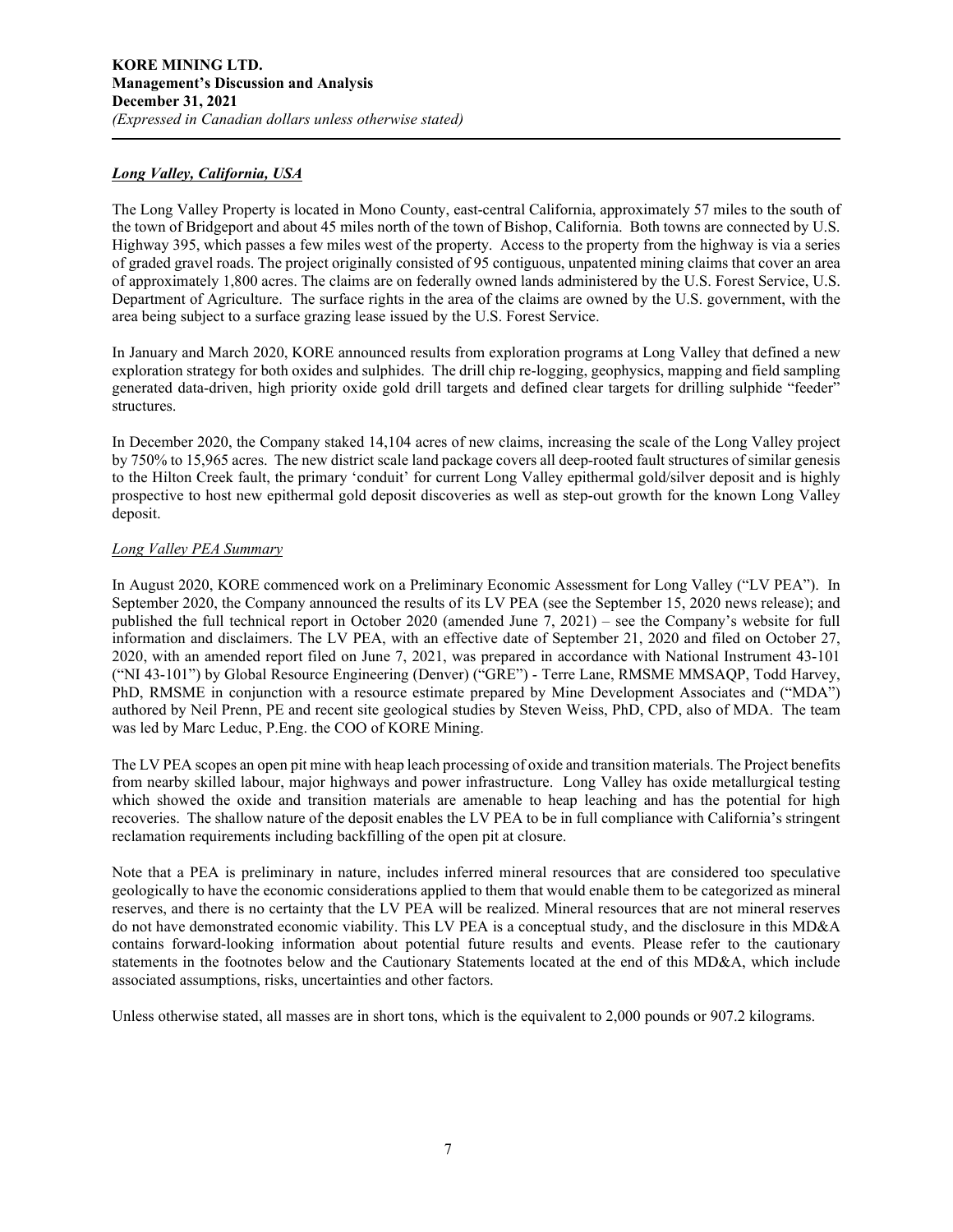## **KORE MINING LTD. Management's Discussion and Analysis December 31, 2021** *(Expressed in Canadian dollars unless otherwise stated)*

| <b>Economics</b>                                  |                    | <b>Pre-Tax</b> | Post-Tax |  |
|---------------------------------------------------|--------------------|----------------|----------|--|
| Net present value (NPV $_{5\%}$ ) at 0.75C\$/US\$ | C\$ millions       | \$463          | \$364    |  |
| Net present value (NPV $_{5\%}$ )                 | US\$ millions      | \$347          | \$273    |  |
| Internal rate of return (IRR)                     | $\%$               | 57%            | 48%      |  |
| Payback (undiscounted)                            | vears              | 1.6            | 1.8      |  |
| LOM avg. annual cash flow after tax $\&$ capital  | US\$ millions      | \$96           | \$83     |  |
| LOM cumulative cash flow (undiscounted)           | US\$ millions      | \$475          | \$385    |  |
| Gold price assumption                             | US\$ per ounce     |                | \$1,600  |  |
| Mine life                                         | vears              |                | 7        |  |
| Average annual mining rate                        | million tons/vr    |                | 18.5     |  |
| Average annual gold production                    | thousand ounces/yr | 102            |          |  |
| Total LOM recovered gold                          | million ounces     |                | 717      |  |
| Initial capital costs                             | US\$ millions      |                | \$161    |  |

Life-of-mine ("LOM") calculation and "Mine Life" is defined as the duration of mining operations, 7 years. There are additional years of site work for residual leaching, washing, back-filling and reclamation modelled.

The following table demonstrates the post-tax sensitivities of NPV and IRR to gold price per ounce. The base case, highlighted in the table below, assumes US\$1,600 per ounce of gold:

| <b>Economic Sensitivities to Gold Prices (post-tax)</b> |                    |      |  |  |  |  |  |  |  |
|---------------------------------------------------------|--------------------|------|--|--|--|--|--|--|--|
| Per ounce of gold                                       | $(NPV5%)$ millions | IRR% |  |  |  |  |  |  |  |
| US\$1,200                                               | <b>US\$97</b>      | 25%  |  |  |  |  |  |  |  |
| US\$1,400                                               | <b>US\$187</b>     | 38%  |  |  |  |  |  |  |  |
| <b>US\$1,600</b>                                        | <b>US\$273</b>     | 48%  |  |  |  |  |  |  |  |
| US\$1,800                                               | <b>US\$352</b>     | 58%  |  |  |  |  |  |  |  |
| US\$2,000                                               | <b>US\$438</b>     | 67%  |  |  |  |  |  |  |  |
| US\$2,200                                               | <b>US\$524</b>     | 76%  |  |  |  |  |  |  |  |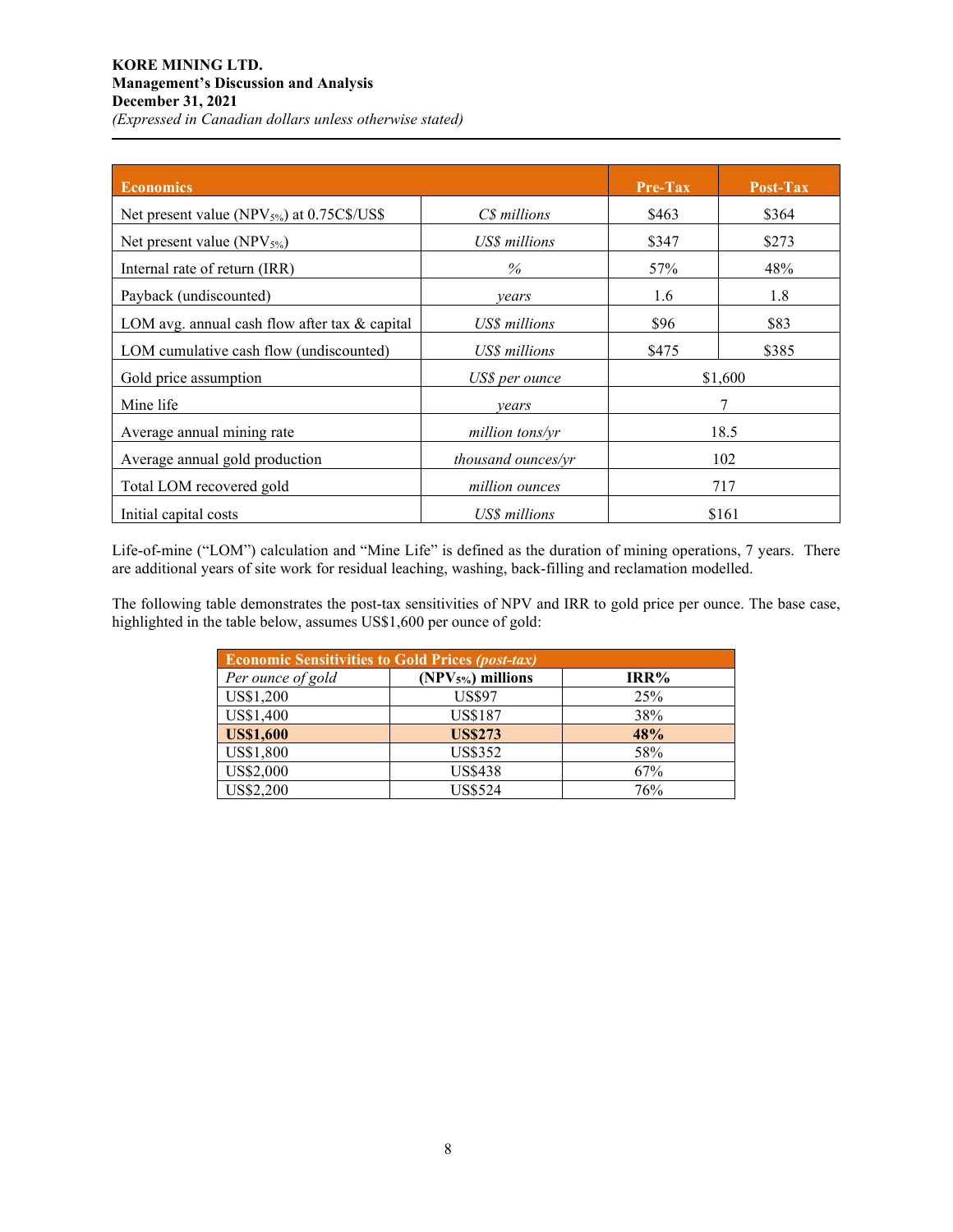#### *NI 43-101 Resource Estimate Summary*

|                       | <b>Size</b><br>(tonnes) | Grade<br>(g/t) | Au<br>(oz) | Au Cut-off<br>(g/t) |
|-----------------------|-------------------------|----------------|------------|---------------------|
| Indicated             |                         |                |            |                     |
| Long Valley $1$       | 63,669,000              | 0.58           | 1,217,000  | $0.17 \& 0.21$      |
| Imperial <sup>2</sup> | 45,703,000              | 0.59           | 877,000    | 0.1                 |
| <b>TOTAL M&amp;I</b>  | 109,372,000             | 0.59           | 2,094,000  |                     |
| Inferred              |                         |                |            |                     |
| Long Valley $1$       | 22,052,000              | 0.65           | 453,000    | $0.17 \& 0.21$      |
| Imperial <sup>2</sup> | 90,876,000              | 0.46           | 1,336,000  | 0.1                 |
| <b>TOTAL INFERRED</b> | 112,928,000             | 0.54           | 1,789,000  |                     |

## **Exploration & Evaluation Expenses**

Following is a summary of accumulated acquisition costs and year-to-date exploration and evaluation expenses by project for the year ended December 31, 2021 and 2020:

| As at December 31, 2021                                                                                                                                                                                               |                                       | <b>Long Valley</b>                               |               | <b>Imperial</b>                                                  |              | <b>Other</b>           |
|-----------------------------------------------------------------------------------------------------------------------------------------------------------------------------------------------------------------------|---------------------------------------|--------------------------------------------------|---------------|------------------------------------------------------------------|--------------|------------------------|
| <b>Acquisition Costs</b>                                                                                                                                                                                              | S                                     | 491,039                                          | <sup>\$</sup> | $1,264,050$ \$                                                   |              |                        |
| For the year ended December 31, 2021                                                                                                                                                                                  | <b>Long Valley</b><br><b>Imperial</b> |                                                  |               |                                                                  | <b>Other</b> |                        |
| Claim, staking, holding and taxes<br>Engineering and development<br>Geophysics and ground prospecting<br>Permitting and environment<br>Project administration and support<br>Consultants, professional fees and wages | \$                                    | 264,357<br>1,763<br>48,418<br>137,472<br>277,634 | \$            | 644,799 \$<br>376,804<br>155,189<br>307,774<br>92,395<br>813,152 |              |                        |
| Technical reports and studies                                                                                                                                                                                         |                                       | 9,885                                            |               | 367,426                                                          |              |                        |
| Travel, logistics & camp costs<br>Other recovery<br>Recovery of costs in connection with Spinout                                                                                                                      |                                       | 864                                              |               | 89,233                                                           |              | (189, 346)<br>(11,939) |
|                                                                                                                                                                                                                       | S                                     | 740,393                                          | S             | 2,846,772 \ \$                                                   |              | (201, 285)             |

<span id="page-8-0"></span><sup>&</sup>lt;sup>1</sup> "Preliminary Economic Assessment NI 43-101 – Technical Report Long Valley Project, Mono County, California", effective date September 21, 2020 and issued revised and amended June 7, 2021 by Terre Lane and Todd Harvey of Global Resource Engineering and Neil Prenn and Steven I. Weiss of Mine Development Associates. Oxide cut off 0.17 g/t; Transition & sulphide cut-off 0.21 g/t. See the technical report for more details – available a[t www.koremining.com](http://www.koremining.com/) o[r www.sedar.com.](http://www.sedar.com/)

<span id="page-8-1"></span><sup>&</sup>lt;sup>2</sup> "Preliminary Economic Assessment – Technical Report Imperial Gold Project, California, USA" dated April 6, 2020 and revised and amended June 10, 2021 by Terre Lane, RMSME and Dr. Todd Harvey, RMSME of GRE and, Glen Cole - P.Geo. of SRK Consulting (Canada) Inc. See the technical report for more details – available a[t www.koremining.com](http://www.koremining.com/) or [www.sedar.com.](http://www.sedar.com/)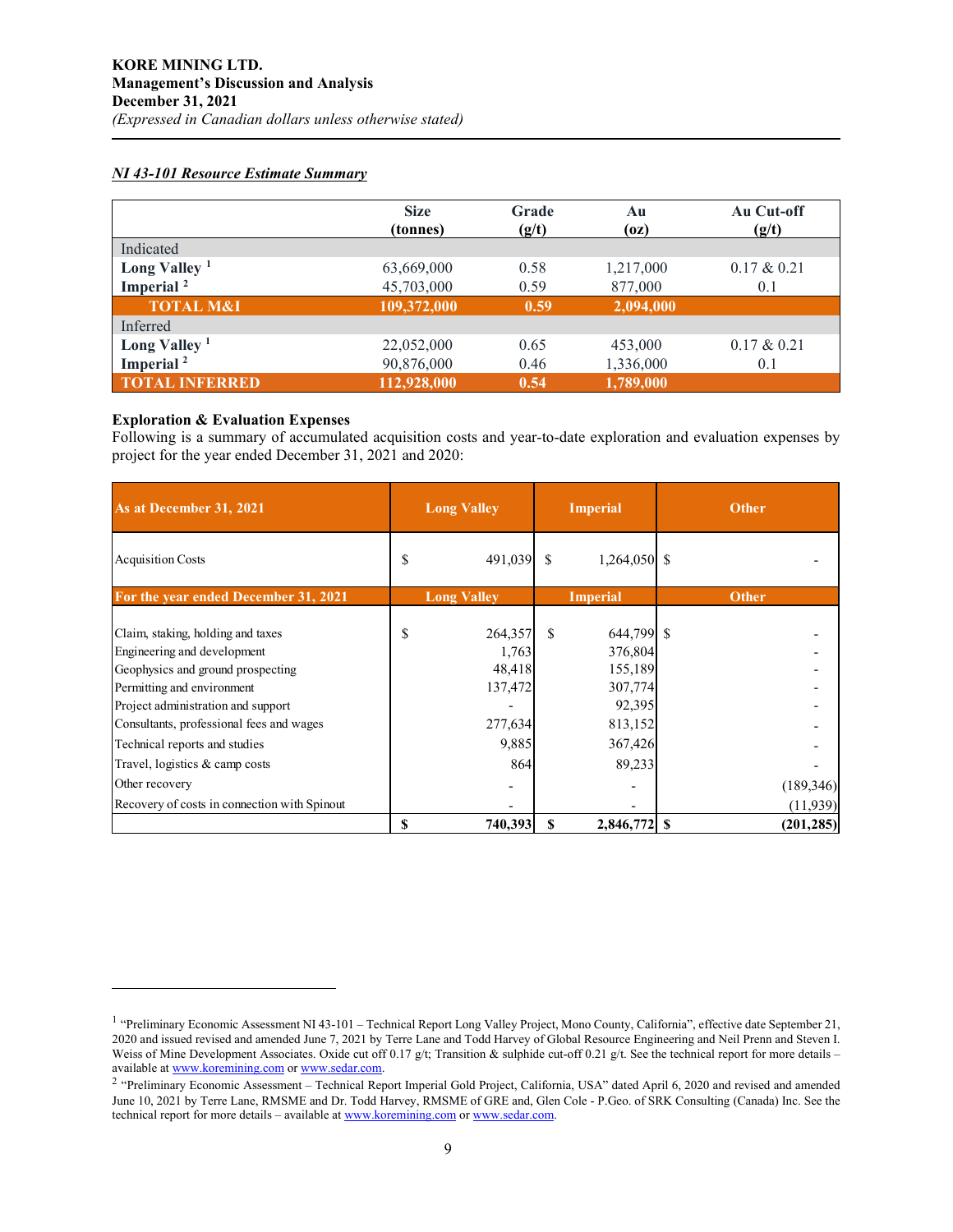| As at December 31, 2020                  | <b>Long Valley</b> | <b>Imperial</b> | South Cariboo* |
|------------------------------------------|--------------------|-----------------|----------------|
| <b>Acquisition Costs</b>                 | \$515,359          | \$1,330,951     | \$1,002,970    |
| For the year ended December 31, 2020     | <b>Long Valley</b> | <b>Imperial</b> | South Cariboo* |
| Exploration and evaluation expenses      |                    |                 |                |
| Assay and sampling                       |                    | \$38,189        | \$195,141      |
| Claim maintenance and staking            | 133,388            | 631,773         | 2,850          |
| Community consultation                   |                    | 104,588         |                |
| Drilling                                 |                    |                 | 1,539,982      |
| Engineering, metallurgy and geotechnical | 289,321            | 375,619         |                |
| Environmental                            | 48                 | 105,059         | 3,225          |
| Contractors and geological support       | 46,062             | 437,412         | 502,489        |
| Geophysics                               | 83,635             | 32,459          | 44,583         |
| Travel & camp costs                      | 21,402             | 82,426          | 342,202        |
| Cost recovery                            | (7,978)            |                 |                |
|                                          | 565,878            | 1,807,525       | 2,630,472      |

\*South Cariboo consists of FG Gold project and Gold Creek projects which were spun out to Karus Gold in January 2021.

## **Selected Annual Information**

The following is a summary of selected financial data for the Company for the three recent fiscal years ended December 31, 2021, 2020 and 2019, and should be read in conjunction with such financial statements, which have been prepared in accordance with IFRS:

| <b>Item</b>                                  |    | December 31,<br>2021 |   | December 31,<br>2020 | Fiscal year ended Fiscal year ended Fiscal year ended<br>December 31,<br>2019 |
|----------------------------------------------|----|----------------------|---|----------------------|-------------------------------------------------------------------------------|
| Net income (loss)                            | \$ | 295,366              |   |                      | (1,790,324)                                                                   |
| Basic & diluted earnings (loss) per<br>share | S  | 0.00                 |   | (0.09)               | (0.02)                                                                        |
| Total assets                                 | \$ | 6,214,751            | S | 8,384,844            | 4,872,875                                                                     |

## **Results of Operations**

During the year ended December 31, 2021, the Company's net income was \$295,366 (2020 – loss of \$9,195,483), which is an increase of \$9,490,849 over the comparative period in 2020. The main contributor to the increase is the gain on distribution of Karus Gold of \$9,355,106 for the year ended December 31, 2021. Operating expenses for the year ended December 31, 2021 were \$9,005,090 compared to \$9,658,975 for the year ended December 31, 2020, a decrease of \$653,885 primarily attributable to a decrease in exploration and evaluation expenses of \$1,617,995, offset by an increase in share-based payments expense of \$668,004. In addition, the Company received \$407,242 of recoveries during the year ended December 31, 2021 from Karus Gold which decreased professional fees, general and administration, and management fees, wages and corporate advisory fees.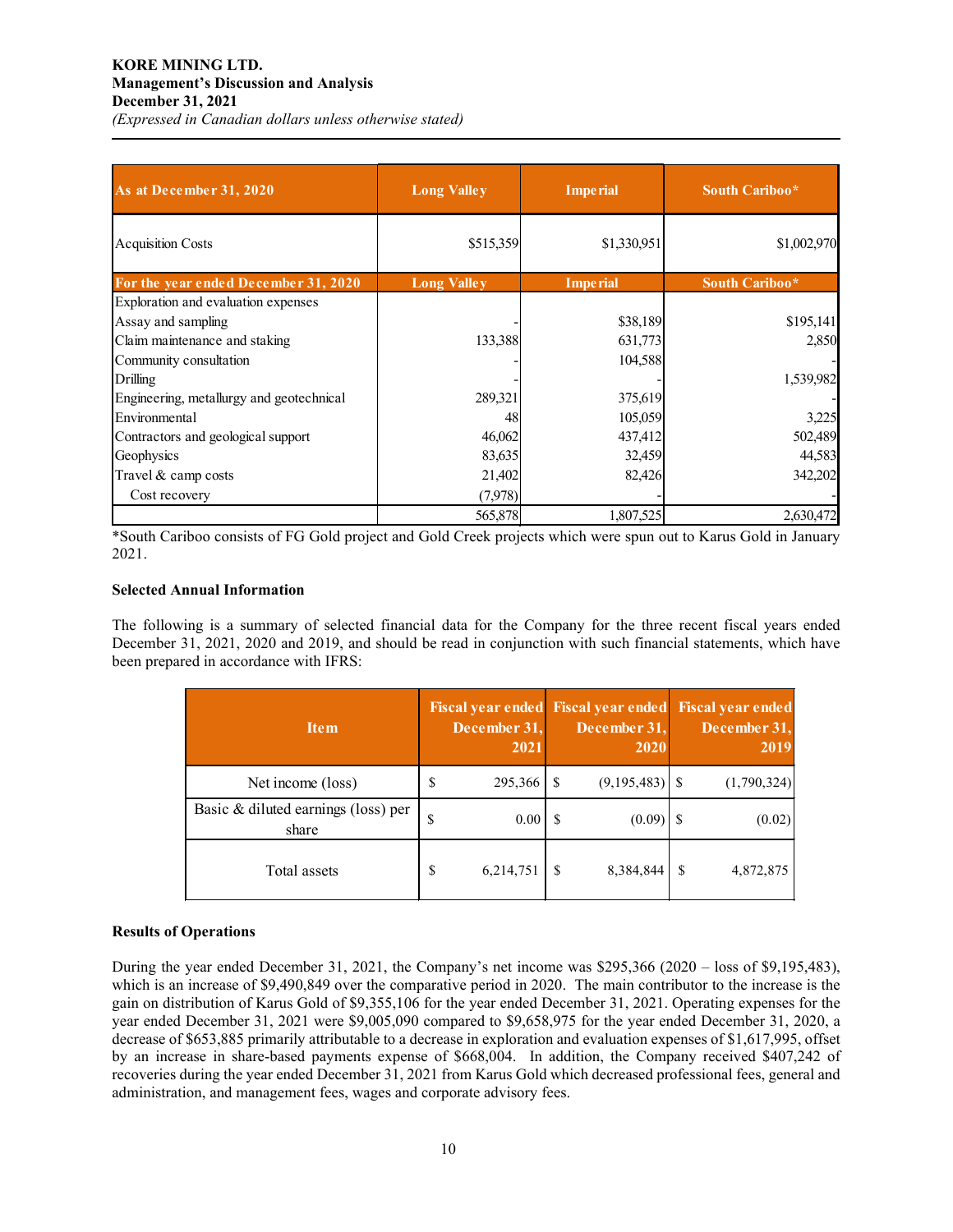During the three months ended December 31, 2021, the Company's net loss was \$1,634,517 (2020 - \$3,647,534), which is a decrease of \$2,013,017 over the comparative period in 2020. Operating expenses for the three months ended December 31, 2021 were \$1,648,790 compared to \$3,843,393 for the three months ended December 31, 2020, a decrease of \$2,194,603, primarily attributable to a decrease in exploration and evaluation expenses of \$1,331,016 (due to decreased activity at Imperial & Long Valley) and decrease of \$297,631 in professional fees due to fewer corporate agreements with respect to legal fees, which is offset by an increase in share-based payments of \$118,120 (correlates with vesting of compensatory equity instruments).

## **Summary of Quarterly Results**

The following table shows selected quarterly financial information for each of the last eight quarters:

|                                              | 31-Dec-21   | 30-Sep-21   | $30 - \frac{1}{2}$ | $31-Mar-21$ $31-Dec-20$ |             | $30-Sen-20$ |                             | $30 - Jun - 20$ 31-Mar-20 |
|----------------------------------------------|-------------|-------------|--------------------|-------------------------|-------------|-------------|-----------------------------|---------------------------|
| Net income (loss)                            | (1.634.517) | (2,792,585) | (2.215.605)        | \$6,938,073             | (3,647,534) | (2,849,476) | $(1,288,253)$ $(1,410,220)$ |                           |
| Basic & diluted earnings (loss)<br>per share | (0.01)      | (0.02)      | (0.02)             | \$0.07                  | (0.04)      | (0.03)      | (0.01)                      | (0.02)                    |

## **Liquidity, Capital Resources and Going Concern**

The consolidated financial statements have been prepared on a going concern basis which assumes that the Company will be able to realize its assets and discharge its liabilities in the normal course of business for the foreseeable future.

The continuing operations of the Company are dependent upon the Company's ability to arrange adequate financing in the near term. However, there can be no assurance that the Company will be able to obtain adequate financing in the future or that the terms of such financing will be favourable. If adequate financing is not available when required, the Company may be required to delay, scale back or eliminate various programs and may be unable to continue operations. The Company will seek such additional financing through debt or equity offerings, but there can be no assurance that such financing will be available on terms acceptable to the Company or at all.

As at December 31, 2021, the Company had a cash balance of \$3,592,702 and working capital of \$2,944,139 with current liabilities of \$961,352. The Company has incurred losses since inception and does not generate any cash inflows from operations. For the year ended December 31, 2021, cash used in operating activities totaled \$8,255,055.

The Company's ability to continue to meet its obligations and carry out its planned exploration activities for at least the next twelve months is uncertain and dependent upon the continued financial support of its shareholders and on securing additional financing. There is, however, no assurance that any such initiatives will be sufficient and, as a result, there is significant doubt regarding the going concern assumption and, accordingly, the ultimate appropriateness of the use of accounting principles applicable to a going concern. The Company's consolidated financial statements do not reflect the adjustments to the carrying values of assets and liabilities and the reported expenses and balance sheet classifications that would be necessary if the Company were unable to realize its assets and settle its liabilities as a going concern in the normal course of operations for at least 12 months following the year end. These adjustments could be material.

## *Cash Used In Operating Activities*

Net cash used in operating activities during the year ended December 31, 2021 was \$8,255,055 (2020 - \$8,620,335). Cash used in operating activities primarily related to operations during the period, including exploration and evaluation expenses, professional fees, management fees and marketing costs, as well as the settlement of outstanding liabilities.

## *Cash Provided by Financing Activities*

Net cash provided by financing activities during the year ended December 31, 2021 was \$7,175,377 (2020 - \$11,962,683), primarily attributable to the bought deal financing.

With respect to the June 2021 prospectus-based financing, the table below compares the pro-forma sources and uses of funds with the actual sources and uses of funds. All amounts are in Canadian dollars.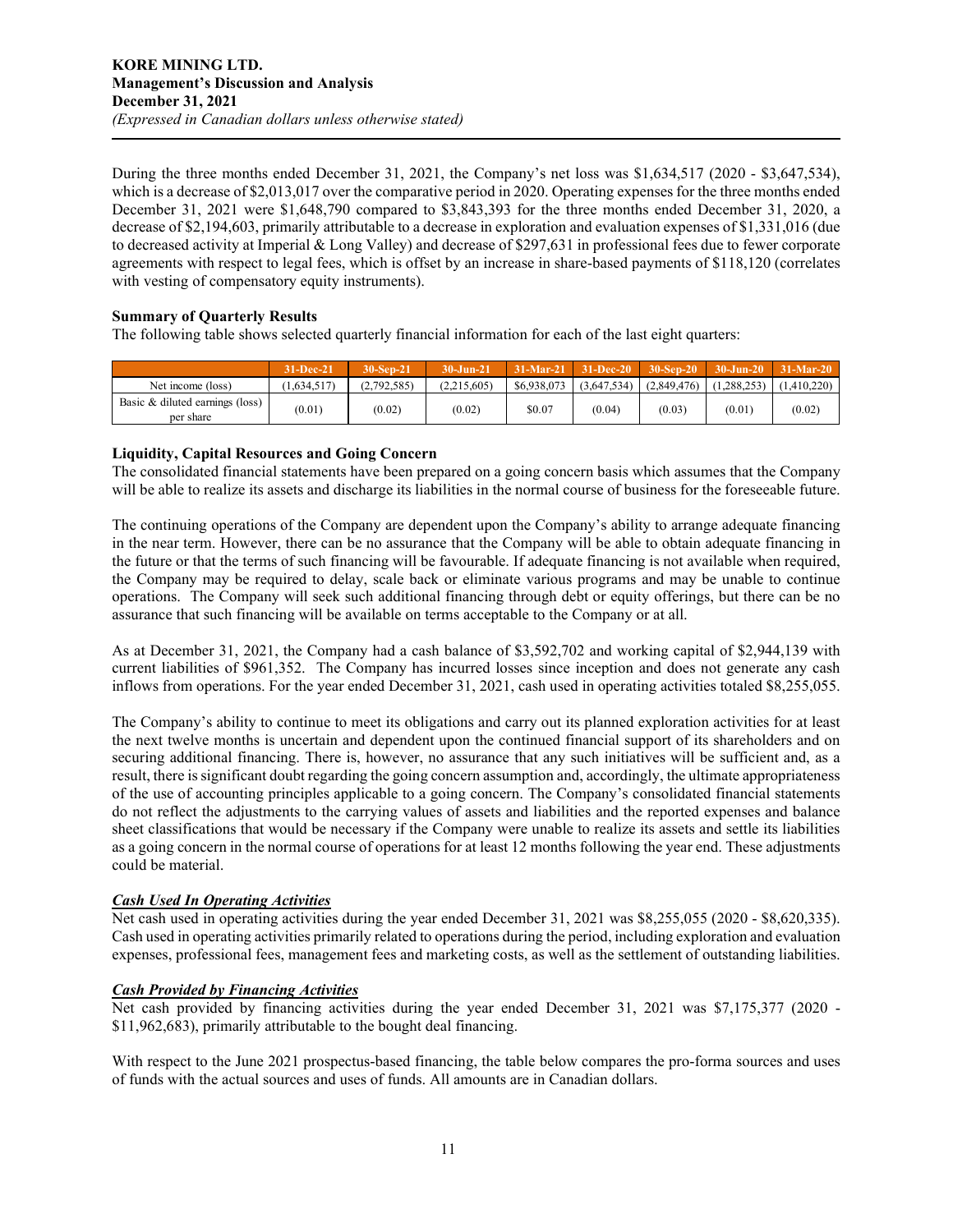## **KORE MINING LTD. Management's Discussion and Analysis December 31, 2021** *(Expressed in Canadian dollars unless otherwise stated)*

| <b>Source of funds</b>                                                                              | Pro forma                                            |    | <b>Actual</b>          |                                                                                                                   |
|-----------------------------------------------------------------------------------------------------|------------------------------------------------------|----|------------------------|-------------------------------------------------------------------------------------------------------------------|
| Gross proceeds<br>Agent commissions                                                                 | \$<br>8,000,900<br>(480, 054)                        | \$ | 8,028,098<br>(446,956) |                                                                                                                   |
| Other costs                                                                                         | (300,000)                                            |    | (389, 453)             |                                                                                                                   |
|                                                                                                     | \$<br>7,220,846                                      | \$ | 7,191,689              |                                                                                                                   |
| <b>Uses of funds</b>                                                                                | Pro forma                                            |    | <b>Actual</b>          | <b>Explanation</b>                                                                                                |
| Imperial exploration<br>Imperial mine permitting<br>Long Valley exploration<br>Other property costs | \$<br>1,500,000<br>1,500,000<br>1,250,000<br>750,000 | \$ | 797,000                | 1,043,000 In progress<br>782,000 In progress<br>136,000 Drill permit in progress<br>Partial payment of claim fees |
| General & Admin - working capital                                                                   | \$<br>2,200,000<br>7,200,000                         |    | 1,297,000<br>4,055,000 |                                                                                                                   |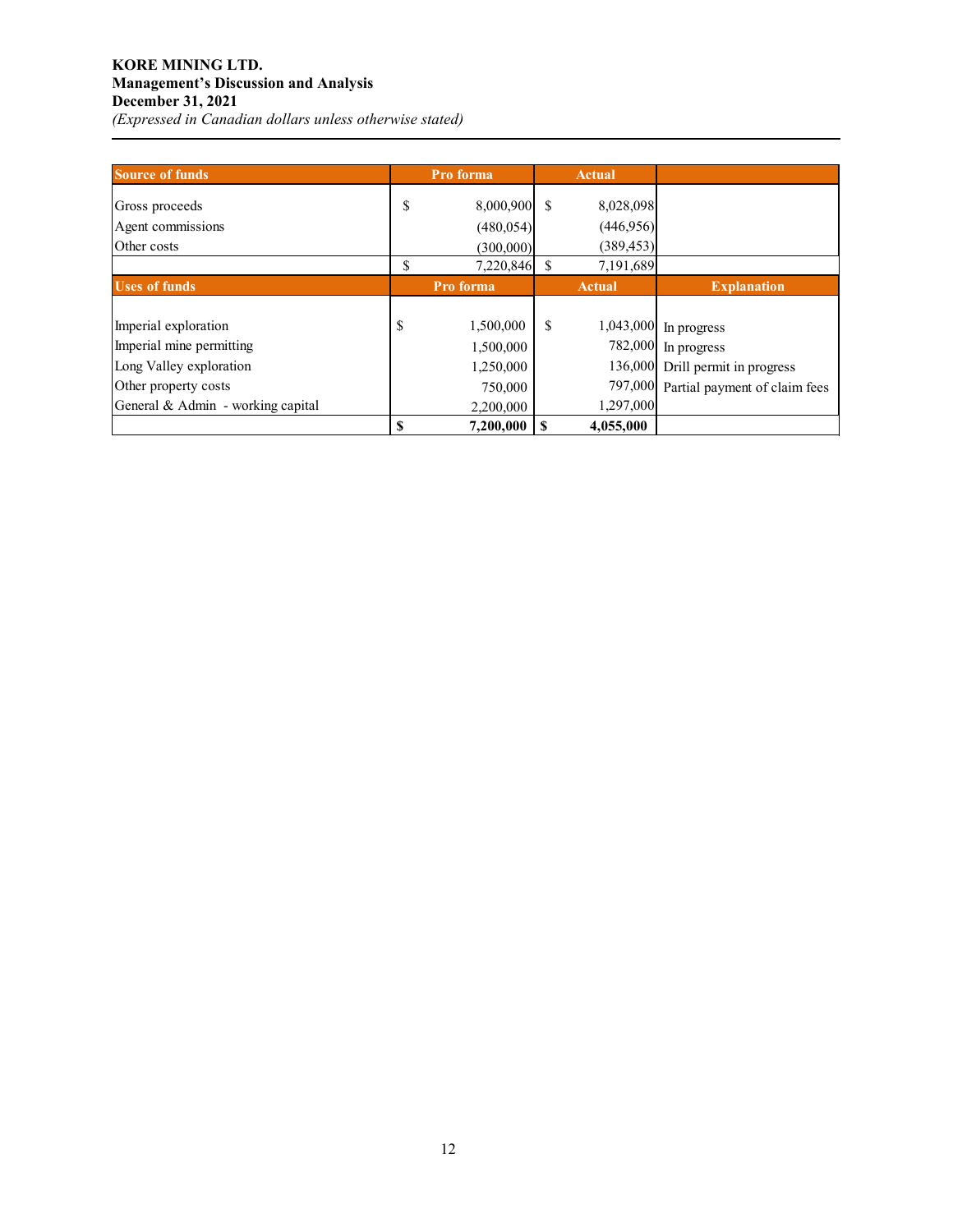#### **Outstanding Share Data**

The Company's authorized share capital consists of an unlimited number of common shares without par value. At December 31, 2021, there were 114,829,347 shares issued and outstanding.

As of the date of this MD&A, the following shares, warrants and options were outstanding:

|                                 | <b>Number of</b><br><b>Shares/Options/Warrants</b> | <b>Exercise</b><br><b>Price</b> | <b>Expiry Date</b> |
|---------------------------------|----------------------------------------------------|---------------------------------|--------------------|
| Issued and Outstanding Shares   | 115,329,347                                        |                                 |                    |
| Warrants                        | 3,000,000                                          | \$1.50                          | $22$ -Jul-22       |
| Warrants                        | 500,000                                            | \$1.50                          | 27-Jul-22          |
| Warrants                        | 4,550,975                                          | \$1.35                          | 18-Jun-23          |
| Warrants                        | 468,751                                            | \$0.95                          | 18-Jun-23          |
| <b>Stock Options</b>            | 1,250,000                                          | \$0.50                          | 01-Nov-23          |
| <b>Stock Options</b>            | 1,500,000                                          | \$0.14                          | 12-Jan-24          |
| <b>Stock Options</b>            | 150,000                                            | \$0.25                          | 09-May-24          |
| <b>Stock Options</b>            | 2,600,000                                          | \$0.27                          | 03-Jul-24          |
| <b>Stock Options</b>            | 375,000                                            | \$0.62                          | 29-Jul-24          |
| <b>Stock Options</b>            | 500,000                                            | \$0.29                          | 18-Oct-24          |
| <b>Stock Options</b>            | 850,000                                            | \$0.44                          | 27-Apr-25          |
| <b>Stock Options</b>            | 400,000                                            | \$1.50                          | 03-Sep-25          |
| <b>Stock Options</b>            | 200,000                                            | \$1.34                          | 30-Nov-25          |
| <b>Stock Options</b>            | 250,000                                            | \$1.00                          | 17-Feb-26          |
| <b>Stock Options</b>            | 1,450,000                                          | \$0.62                          | 29-Jul-26          |
| <b>Stock Options</b>            | 250,000                                            | \$0.475                         | 16-Nov-26          |
| <b>Stock Options</b>            | 600,000                                            | \$0.37                          | 20-Jan-27          |
| <b>Restricted Stock Units</b>   | 1,091,693                                          | <b>NA</b>                       | <b>NA</b>          |
| Fully Diluted at April 27, 2022 | 135,315,766                                        |                                 |                    |

#### **Financial Instruments and Risk Management**

#### **Financial Risk Management**

The Company may be exposed to risks of varying degrees of significance which could affect its ability to achieve its strategic objectives. The main objectives of the Company's risk management processes are to ensure that risks are properly identified and that the capital base is adequate in relation to those risks. The principal risks to which the Company is exposed are described below.

#### **a.** Credit risk

Credit risk is the risk of potential loss to the Company if a counterparty to a financial instrument fails to meet its contractual obligations. The Company's credit risk is primarily attributable to its cash and cash equivalents.

The Company has assessed its exposure to credit risk on its cash and cash equivalents and has determined that such risk is minimal. The majority of the Company's cash is held with reputable financial institutions in Canada.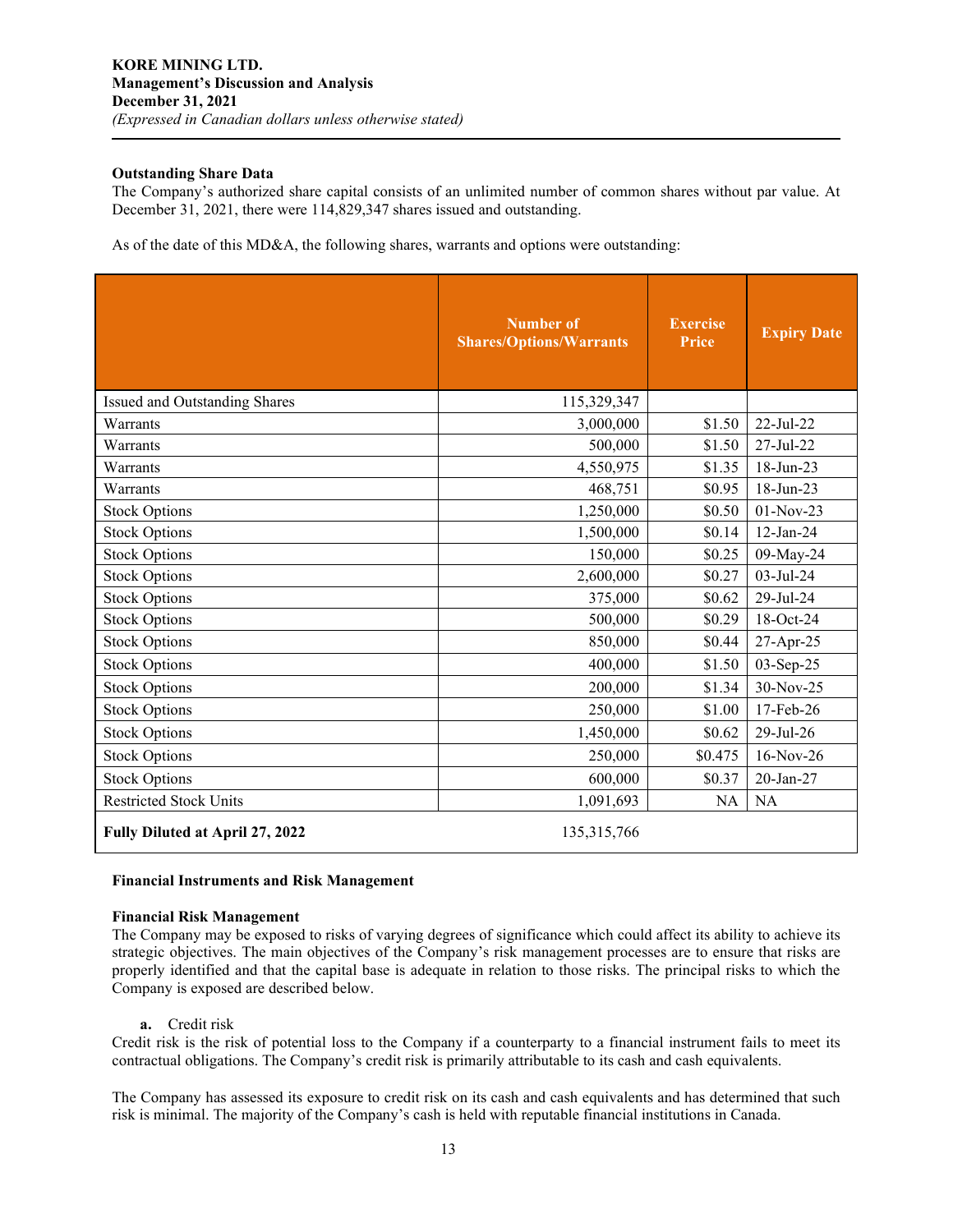#### **b.** Liquidity risk

Liquidity risk is the risk that the Company is not able to meet its financial obligations as they fall due. As at December 31, 2021, the Company had working capital of \$2,944,139 and it does not have any long term monetary liabilities. The Company will seek additional financing through debt or equity offerings, but there can be no assurance that such financing will be available on terms acceptable to the Company or at all. The Company's approach to managing liquidity risk is to endeavor to ensure that it will have sufficient liquidity to meet liabilities when they fall due. As at December 31, 2021, the Company had cash of \$3,592,702 to settle current liabilities of \$961,352. The Company's financial liabilities have contractual maturities of 30 days or are due on demand and are subject to normal trade terms. See *Liquidity, Capital Resources and Going Concern"* for more information.

#### **c.** Interest rate risk

Interest rate risk is the risk arising from the effect of changes in prevailing interest rates on the Company's financial instruments. The Company holds its cash and cash equivalents on which it earns variable rates of interest, and may therefore be subject to a certain amount of risk, though this risk is immaterial.

#### **d.** Foreign currency risk

Foreign currency risk is the risk that the fair value of, or future cash flows from, the Company's financial instruments will fluctuate because of changes in foreign exchange rates. The Company maintains its cash reserves in Canadian and United States dollars. The portion of the Company's funds held in US dollars are subject to fluctuations in foreign exchange rates.

At December 31, 2021, the Company has certain monetary items denominated in United States dollars. Based on these net exposures, a 10% appreciation or depreciation of the Canadian dollar against the United States dollar would result in an increase or decrease of \$46,257 in the Company's net loss.

#### **Fair Values**

The carrying values of cash, deposits and other receivables and trade and other accounts payable approximate fair values due to their short-term to maturity nature.

## **Related Party Transactions and Balances**

As at December 31, 2021, there was \$141,312 included in receivables as due from Karus Gold for reimbursement of general and administrative costs for the period from January 25 to December 31, 2021.

Amounts owing to related parties are unsecured, non-interest bearing and due on demand. As at December 31, 2021, \$110,860 (2020 - \$3,285) is due and \$nil (2020 - \$312,500) has been accrued as payable to related parties.

#### **Key Management Compensation**

Key management are those personnel having the authority and responsibility for planning, directing and controlling the Company and include the Chairman, President & Chief Executive Officer, Chief Financial Officer, Chief Operating Officer and Directors. For the year ended December 31, 2021, total key management compensation was \$1,873,722 (2020 - \$1,434,011), which includes management fees and salaries of \$1,132,055 (2020 - \$1,096,797), and share-based compensation of \$741,667 (2020 - \$337,214).

## **Significant Judgments, Estimates and Assumptions**

The preparation of the Company's consolidated financial statements in conformity with IFRS requires management to make judgments, estimates and assumptions that affect the reported amounts of assets and liabilities and disclosures of contingent assets and liabilities at the date of the consolidated financial statements and the reported amounts of income and expenses during the reporting period. Estimates and assumptions are continually evaluated and are based on management's experience and other factors, including expectations of future events that are believed to be reasonable under the circumstances. Actual results could differ from these estimates.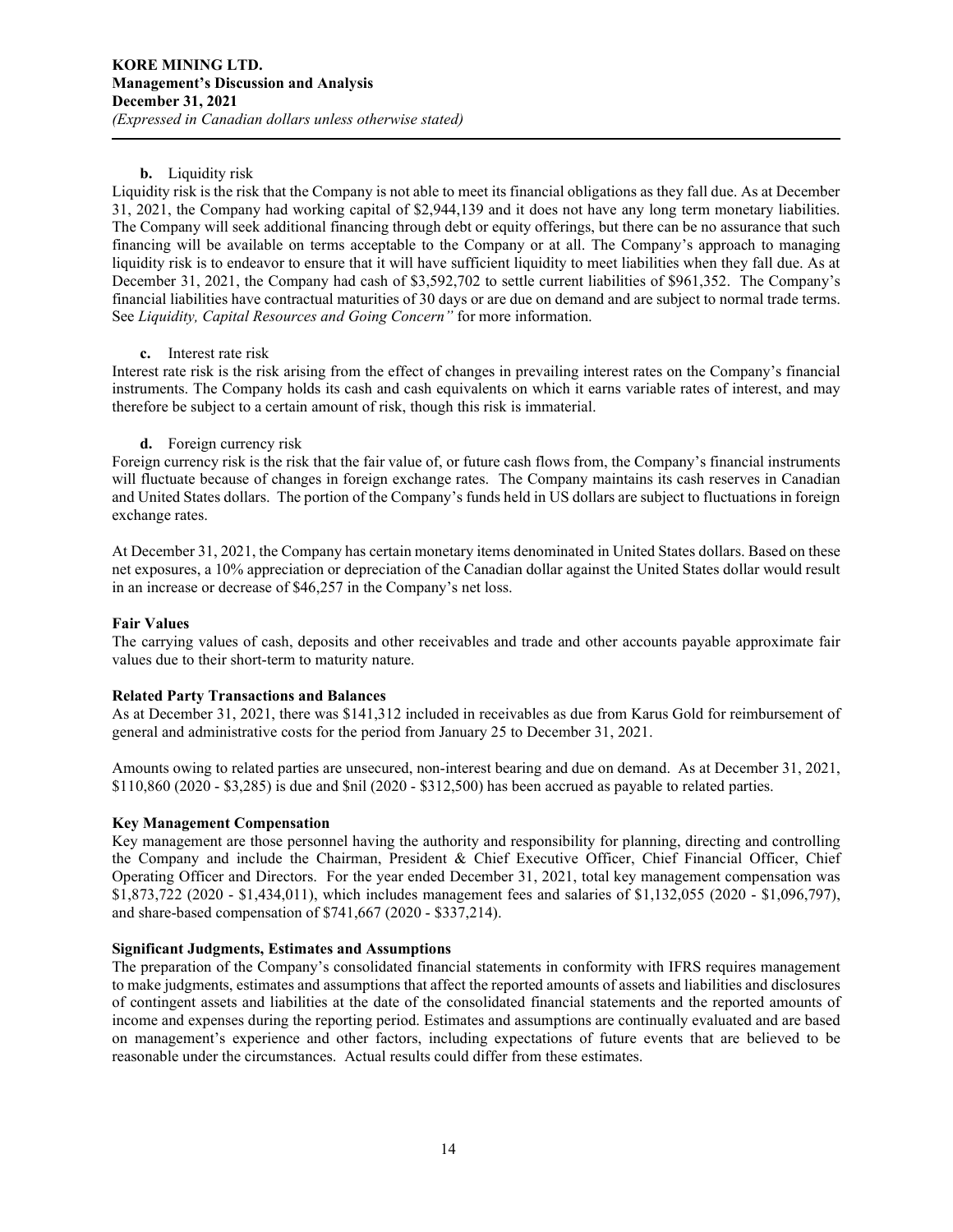#### *Critical Judgments*

The preparation of these consolidated financial statements requires the Company to make judgments regarding the going concern of the Company as discussed in Note 2 of the financial statements for the year ended December 31, 2021.

The Company is also required to make significant judgments on the ongoing feasibility of exploration and evaluation assets, and whether there are indicators that the right to explore the specific area has expired or will be allowed to expire, that further exploration and evaluation plans have changed, or whether development of a specific area is unlikely to recover existing exploration and evaluation costs. If any of these indicators are present, management would need to assess whether the exploration and evaluation property is impaired.

#### *Significant Estimates*

The determination of the Company's tax expense for the period and deferred tax assets and liabilities involves significant estimation and judgement by management. In determining these amounts, management interprets tax legislation in Canada and the US and makes estimates of the expected timing of the reversal of deferred tax assets and liabilities, the deferral and deductibility of certain items and the interpretation of the treatment for tax purposes for exploration and development activities. The Company is subject to assessment by Canadian and US tax authorities, which may interpret legislation differently which may affect the final amount or timing of the payment of taxes. The Company provides for such differences where known based on management's best estimate of the probable outcome of these matters.

The Company was required to make an estimation of the value of the shares of Karus Gold distributed to shareholders of the Company (Note 4 of the financial statements for the year ended December 31, 2021). Karus Gold is not publicly listed and had no observable market price to derive a fair value. Management relied on a number of factors, including a third party valuation report, similar projects and recent transactions, comparable land packages and valuation of publicly traded entities, historical exploration work and expenditures made on the project, as well as external market conditions, including current and future commodity price expectations.

#### **Recent Accounting Standards**

There are no recent accounting pronouncements or standards expected to have a material impact on the Company.

## **Cautionary Note Regarding Forward Looking Statements**

Forward-looking statements look into the future and provide an opinion as to the effect of certain events and trends on the business. Certain statements contained in this MD&A constitute forward-looking statements. The use of any words such as "anticipate", "continue", "estimate", "expect", "may", "will", "project", "should", "believe" and similar expressions or their negatives or other comparable words are intended to identify forward-looking statements. These forward-looking statements are based on current expectations and various estimates, factors and assumptions and involve known and unknown risks, uncertainties and other factors. Examples of where the Company uses forward looking statements include when discussing the outlook, plans and timing for the Company's exploration plans, operational plans and future expenditure expectations.

It is important to note that:

- Unless otherwise indicated, forward-looking statements in this MD&A describe the Company's expectations as of the date of this MD&A.
- Readers are cautioned not to place undue reliance on these statements as the Company's actual results, performance or achievements may differ materially from any future results, performance or achievements expressed or implied by such forward-looking statements if known or unknown risks, uncertainties or other factors affect the Company's business, or if the Company's estimates or assumptions prove inaccurate. Therefore, the Company cannot provide any assurance that forward-looking statements will materialize.
- The Company assumes no obligation to update or revise any forward-looking statement, whether as a result of new information, future events or any other reason except as required by law.